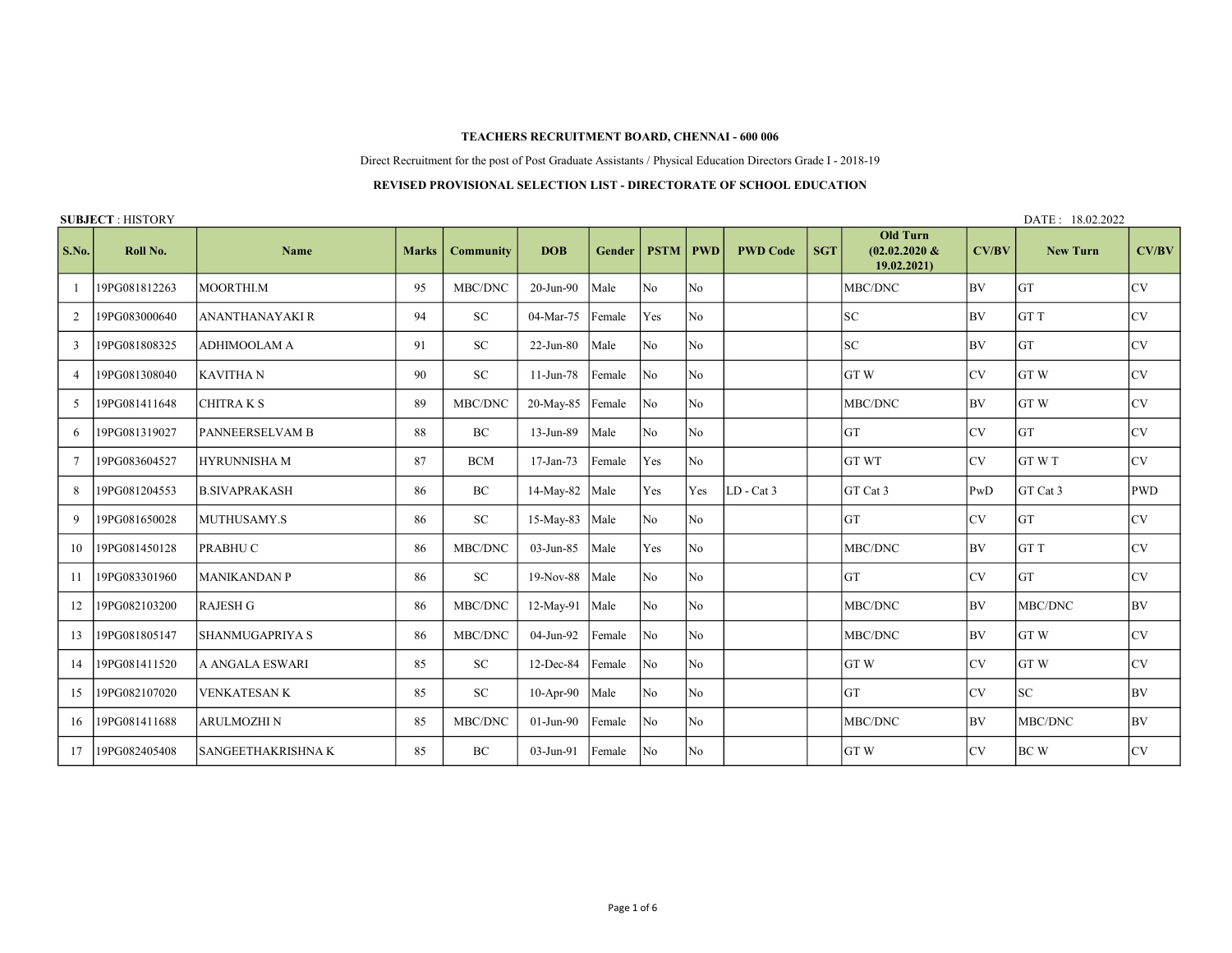| S.No. | Roll No.      | <b>Name</b>            | <b>Marks</b> | <b>Community</b> | <b>DOB</b>            | <b>Gender</b> | <b>PSTM</b>    | <b>PWD</b>     | <b>PWD Code</b> | <b>SGT</b> | <b>Old Turn</b><br>$(02.02.2020 \&$<br>19.02.2021) | CV/BV     | <b>New Turn</b> | CV/BV     |
|-------|---------------|------------------------|--------------|------------------|-----------------------|---------------|----------------|----------------|-----------------|------------|----------------------------------------------------|-----------|-----------------|-----------|
| 18    | 19PG081701402 | KARUPPURAJA.K          | 85           | <b>BC</b>        | 10-May-92             | Male          | No             | N <sub>o</sub> |                 |            | <b>GT</b>                                          | lcv       | lbc.            | <b>CV</b> |
| 19    | 19PG081450132 | <b>SRINIVASAN P</b>    | 84           | <b>SCA</b>       | 25-Jun-80             | Male          | No             | N <sub>o</sub> |                 |            | <b>SCA</b>                                         | lcv       | <b>SCA</b>      | <b>CV</b> |
| 20    | 19PG081212229 | <b>B SIVASAKTHI</b>    | 84           | BC               | 30-Jul-80             | Female        | No             | N <sub>o</sub> |                 |            | <b>GTW</b>                                         | lcv       | <b>BCW</b>      | <b>CV</b> |
| 21    | 19PG081808351 | K GOVINDARAJI          | 84           | MBC/DNC          | 13-Mar-83             | Male          | No             | No             |                 |            | MBC/DNC                                            | <b>BV</b> | MBC/DNC         | <b>BV</b> |
| 22    | 19PG081602454 | <b>N KUMARESAN</b>     | 84           | BC               | 28-May-85             | Male          | Yes            | N <sub>o</sub> |                 |            | <b>GTT</b>                                         | <b>CV</b> | BC T            | <b>CV</b> |
| 23    | 19PG082800859 | <b>R PANDISELVI</b>    | 84           | MBC/DNC          | 16-Feb-87             | Female        | Yes            | N <sub>o</sub> |                 |            | MBC/DNC                                            | <b>BV</b> | MBC/DNC         | BV        |
| 24    | 19PG084000976 | SEENIVASA GAPERUMAL. G | 84           | BC               | 11-Jun-89             | Male          | No             | No             |                 |            | BC                                                 | lcv       | BC              | <b>CV</b> |
| 25    | 19PG083100123 | <b>KALEESWARAN M</b>   | 84           | SC               | 03-Mar-92             | Male          | Yes            | N <sub>o</sub> |                 |            | GT T                                               | lcv       | <b>SC</b>       | <b>BV</b> |
| 26    | 19PG081801875 | <b>SENTHILKUMAR N</b>  | 84           | BC               | 17-Jun-92             | Male          | No             | N <sub>o</sub> |                 |            | BC                                                 | lcv       | <b>BC</b>       | <b>CV</b> |
| 27    | 19PG082000419 | <b>J. DINESHKUMAR</b>  | 83           | <b>SC</b>        | $02$ -Jun-80          | Male          | No             | N <sub>o</sub> |                 |            | <b>SC</b>                                          | lcv       | lsc             | <b>CV</b> |
| 28    | 19PG083100156 | MANOHARAN              | 83           | BC               | 03-Mar-82             | Male          | No             | N <sub>o</sub> |                 |            | <b>BC</b>                                          | lcv       | l BC            | <b>CV</b> |
| 29    | 19PG083301969 | <b>RAYAPPANM</b>       | 83           | MBC/DNC          | 18-Apr-82             | Male          | No             | N <sub>o</sub> |                 |            | MBC/DNC                                            | <b>BV</b> | MBC/DNC         | BV        |
| 30    | 19PG081220224 | <b>MANIAMMAL K</b>     | 83           | <b>BC</b>        | $01$ -Jun-83          | Female        | Yes            | N <sub>o</sub> |                 |            | <b>BCT</b>                                         | lcv       | BC T            | <b>CV</b> |
| 31    | 19PG083601501 | K BHARATHIRAJA         | 83           | BC               | 09-Jul-84             | Male          | No             | N <sub>o</sub> |                 |            | <b>BC</b>                                          | lcv       | lbc.            | <b>CV</b> |
| 32    | 19PG081802690 | <b>SATHYAS</b>         | 83           | BC               | 15-Jun-86             | Female        | N <sub>o</sub> | N <sub>o</sub> |                 |            | <b>BCW</b>                                         | lcv       | <b>BCW</b>      | <b>CV</b> |
| 33    | 19PG081406685 | <b>RAJKUMAR J</b>      | 83           | MBC/DNC          | 18-Sep-86             | Male          | No             | No             |                 |            | MBC/DNC                                            | <b>BV</b> | MBC/DNC         | <b>BV</b> |
| 34    | 19PG081306503 | <b>SUGANYAK</b>        | 83           | BC               | 04-Jun-87             | Female        | Yes            | No             |                 |            | BC T                                               | lcv       | <b>BCT</b>      | <b>CV</b> |
| 35    | 19PG083806682 | LIGORI SAVARIMUTHU A   | 83           | BC               | 04-Jun-89             | Male          | N <sub>0</sub> | N <sub>0</sub> |                 |            | <b>BC</b>                                          | lcv       | lbc.            | <b>CV</b> |
| 36    | 19PG081812279 | MANIKANDAMOORTHY D     | 83           | MBC/DNC          | 15-Jun-89             | Male          | Yes            | N <sub>o</sub> |                 |            | MBC/DNC                                            | BV        | MBC/DNC         | BV        |
| 37    | 19PG081550051 | <b>KARUPPULAKSHMIK</b> | 82           | MBC/DNC          | $16$ -May-84   Female |               | No             | No             |                 |            | MBC/DNC                                            | <b>BV</b> | MBC/DNC         | <b>BV</b> |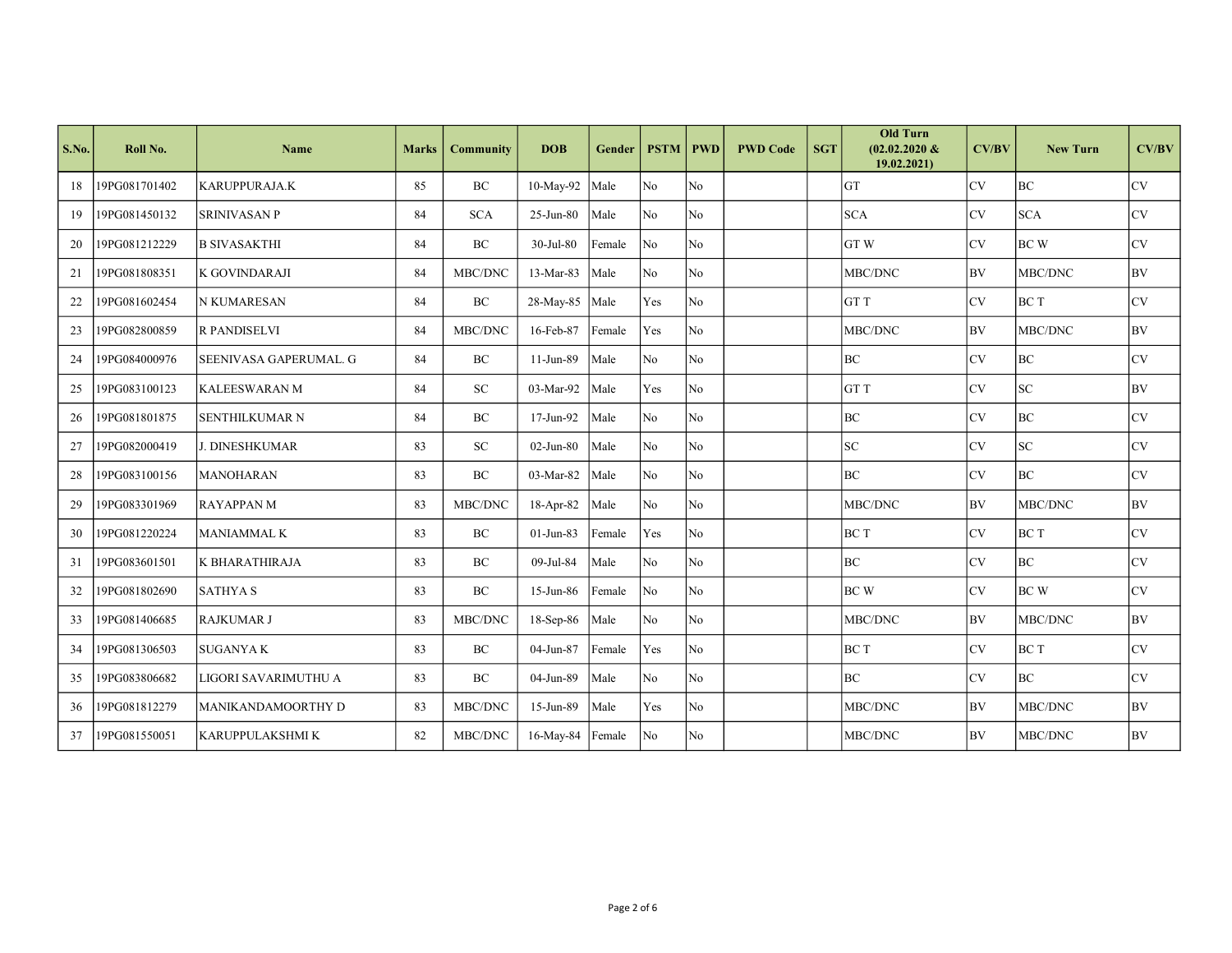| S.No. | Roll No.      | <b>Name</b>             | <b>Marks</b> | <b>Community</b> | <b>DOB</b>        | Gender | <b>PSTM</b>    | <b>PWD</b>     | <b>PWD Code</b> | <b>SGT</b> | <b>Old Turn</b><br>$(02.02.2020 \&$<br>19.02.2021) | CV/BV     | <b>New Turn</b> | CV/BV     |
|-------|---------------|-------------------------|--------------|------------------|-------------------|--------|----------------|----------------|-----------------|------------|----------------------------------------------------|-----------|-----------------|-----------|
| 38    | 19PG082300132 | <b>BHARATHY S</b>       | 82           | MBC/DNC          | 16-Aug-84         | Female | N <sub>o</sub> | No             |                 |            | MBC/DNC                                            | <b>BV</b> | MBC/DNC         | BV        |
| 39    | 19PG081308139 | <b>DEEPAS</b>           | 82           | $\rm BC$         | 28-Jun-85         | Female | Yes            | No             |                 |            | <b>BC WT</b>                                       | <b>CV</b> | BC W T          | CV        |
| 40    | 19PG083301934 | <b>S ANBU</b>           | 82           | MBC/DNC          | 25-May-89         | Male   | No             | N <sub>o</sub> |                 |            | MBC/DNC                                            | <b>BV</b> | MBC/DNC         | BV        |
| 41    | 19PG081317577 | <b>SELLAMUTHU C</b>     | 82           | MBC/DNC          | $01$ -Jun-89      | Male   | No             | <b>No</b>      |                 |            | MBC/DNC                                            | BV        | MBC/DNC         | <b>BV</b> |
| 42    | 19PG082004137 | <b>BALANM</b>           | 82           | MBC/DNC          | 07-Jul-89         | Male   | No             | No             |                 |            | MBC/DNC                                            | <b>BV</b> | MBC/DNC         | BV        |
| 43    | 19PG081600036 | KARTHIK A               | 82           | SC               | 12-Mar-91         | Male   | N <sub>o</sub> | No             |                 |            | lsc                                                | CV        | ${\rm SC}$      | <b>CV</b> |
| 44    | 19PG082107137 | <b>DAKSHNAMOORTHY S</b> | 82           | MBC/DNC          | 07-Jun-92         | Male   | N <sub>0</sub> | No.            |                 |            | MBC/DNC                                            | <b>BV</b> | MBC/DNC         | <b>BV</b> |
| 45    | 19PG081809174 | <b>PARTHIPAN P</b>      | 82           | SC               | 27-Sep-92         | Male   | No             | Yes            | LV - Cat 1      |            | <b>GT LV</b>                                       | <b>CV</b> | <b>GT LV</b>    | <b>CV</b> |
| 46    | 19PG081704434 | <b>SEKAR S</b>          | 81           | <b>SC</b>        | $24$ -Nov-78 Male |        | No             | No             |                 |            | <b>SC</b>                                          | <b>CV</b> | <b>SC</b>       | <b>CV</b> |
| 47    | 19PG081308468 | <b>KAVITHAP</b>         | 81           | MBC/DNC          | 25-May-85         | Female | N <sub>o</sub> | N <sub>o</sub> |                 |            | MBC/DNC                                            | <b>BV</b> | MBC/DNC         | <b>BV</b> |
| 48    | 19PG083100100 | <b>SAMUTHIRAVEL</b>     | 81           | ${\rm SC}$       | 03-Jun-86         | Male   | N <sub>o</sub> | No             |                 | Yes        | GT SG                                              | <b>CV</b> | GT SG           | <b>CV</b> |
| 49    | 19PG082806648 | REKHA R                 | 81           | MBC/DNC          | 20-May-92         | Female | Yes            | No             |                 |            | MBC/DNC                                            | <b>BV</b> | MBC/DNC         | BV        |
| 50    | 19PG081212227 | <b>SIVAGAMI R</b>       | 80           | MBC/DNC          | 23-May-81 Female  |        | Yes            | N <sub>o</sub> |                 |            | MBC/DNC                                            | BV        | MBC/DNC         | BV        |
| 51    | 19PG082002654 | <b>GANGA V</b>          | 80           | ${\rm SC}$       | 03-Jun-87         | Female | Yes            | No             |                 |            | <b>SC WT</b>                                       | <b>CV</b> | SC W T          | CV        |
| 52    | 19PG081807348 | MUNEESWARI M            | 80           | ${\rm SC}$       | 06-Mar-89         | Female | No             | No             |                 |            | <b>SCW</b>                                         | CV        | SCW             | <b>CV</b> |
| 53    | 19PG081312604 | <b>SARANYA R</b>        | 80           | <b>SCA</b>       | $02$ -Jun-93      | Female | Yes            | No             |                 |            | <b>SCA</b>                                         | <b>CV</b> | <b>SCA</b>      | <b>CV</b> |
| 54    | 19PG082105810 | <b>THULASIK</b>         | 79           | MBC/DNC          | 20-May-74 Female  |        | Yes            | No             |                 |            | MBC/DNC                                            | BV        | MBC/DNC         | BV        |
| 55    | 19PG082105769 | THENMOZHI V             | 79           | MBC/DNC          | 08-Jun-79         | Female | Yes            | No             |                 |            | MBC/DNC                                            | <b>BV</b> | MBC/DNC         | <b>BV</b> |
| 56    | 19PG081812261 | <b>KARUNAMURTHY E</b>   | 79           | MBC/DNC          | $10$ -Jul-80      | Male   | No             | No             |                 |            | MBC/DNC                                            | <b>BV</b> | MBC/DNC         | BV        |
| 57    | 19PG081808333 | <b>PREMKUMAR M</b>      | 79           | ${\rm SC}$       | $12$ -Jul-80      | Male   | Yes            | No             |                 |            | <b>SCT</b>                                         | <b>CV</b> | <b>SCT</b>      | <b>CV</b> |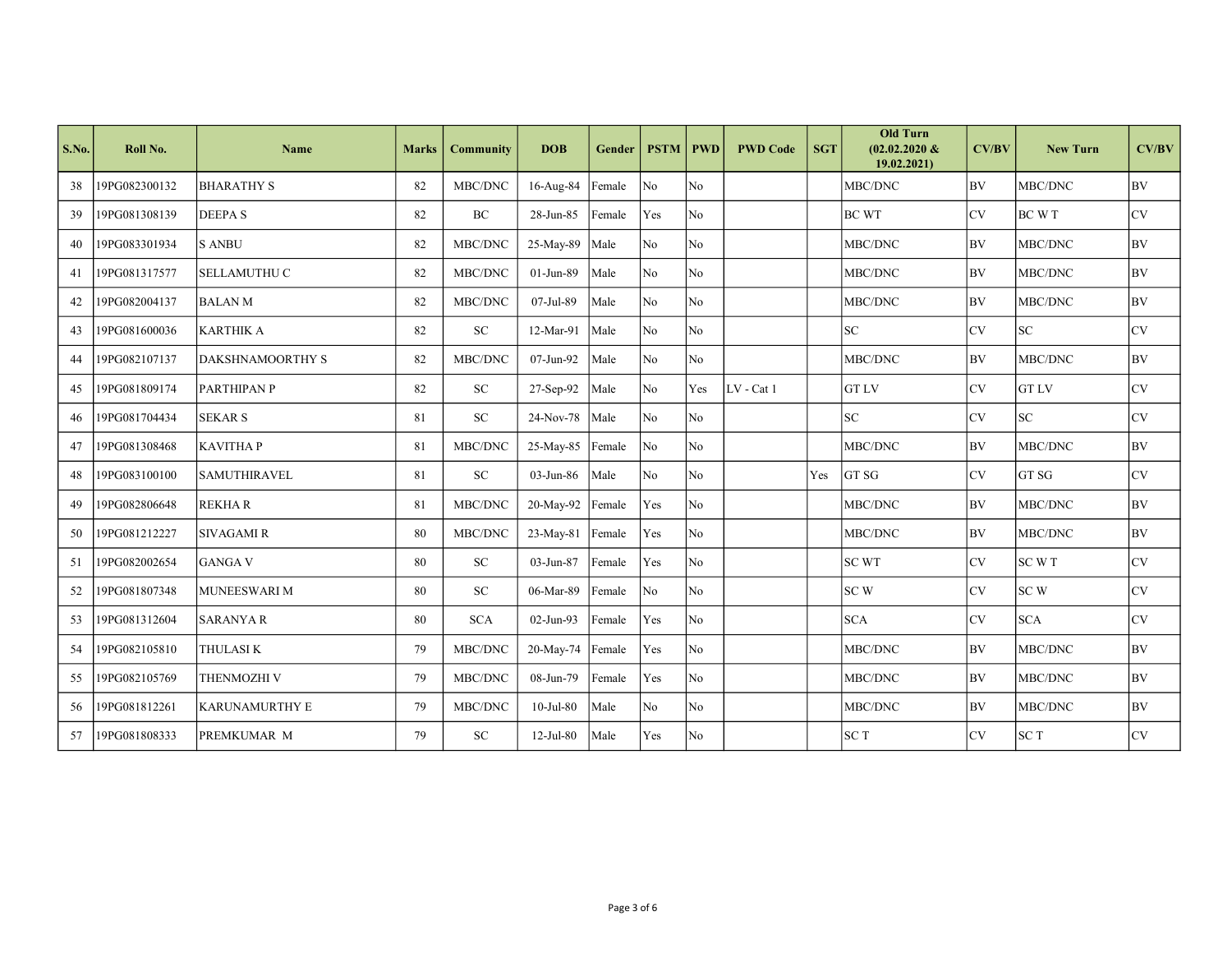| S.No. | Roll No.      | Name                  | <b>Marks</b> | <b>Community</b> | <b>DOB</b>         | Gender | <b>PSTM</b>    | <b>PWD</b>     | <b>PWD Code</b> | <b>SGT</b> | <b>Old Turn</b><br>$(02.02.2020 \&$<br>19.02.2021) | CV/BV     | <b>New Turn</b> | CV/BV     |
|-------|---------------|-----------------------|--------------|------------------|--------------------|--------|----------------|----------------|-----------------|------------|----------------------------------------------------|-----------|-----------------|-----------|
| 58    | 19PG081308327 | <b>SATHYAS</b>        | 79           | MBC/DNC          | 05-Jun-85          | Female | N <sub>0</sub> | No             |                 |            | <b>MBC/DNC</b>                                     | BV        | MBC/DNC         | BV        |
| 59    | 19PG083500030 | ESAKKI S              | 79           | <b>BC</b>        | 20-Apr-87          | Female | No             | No             |                 | Yes        | GT SG                                              | CV        | GT SG           | <b>CV</b> |
| 60    | 19PG081900045 | <b>SARAVANANK</b>     | 79           | MBC/DNC          | 14-May-89          | Male   | N <sub>o</sub> | No             |                 |            | MBC/DNC                                            | <b>BV</b> | MBC/DNC         | BV        |
| 61    | 19PG082004153 | KARTHIK K             | 79           | MBC/DNC          | 19-Apr-91          | Male   | N <sub>o</sub> | N <sub>o</sub> |                 |            | MBC/DNC                                            | BV        | MBC/DNC         | BV        |
| 62    | 19PG082550219 | SIVASOORIYAN D        | 78           | MBC/DNC          | 23-Aug-69          | Male   | Yes            | No             |                 |            | MBC/DNC                                            | BV        | MBC/DNC         | <b>BV</b> |
| 63    | 19PG082000268 | <b>G MURUGESAN</b>    | 78           | MBC/DNC          | 20-Jul-79          | Male   | Yes            | No             |                 |            | MBC/DNC                                            | BV        | MBC/DNC         | <b>BV</b> |
| 64    | 19PG081306555 | <b>RATHIDEVIP</b>     | 78           | MBC/DNC          | 12-Nov-79          | Female | Yes            | No             |                 |            | MBC/DNC                                            | <b>BV</b> | MBC/DNC         | <b>BV</b> |
| 65    | 19PG081601111 | <b>MUTHUKUMAR V</b>   | 78           | MBC/DNC          | 14-Jan-81          | Male   | N <sub>0</sub> | No             |                 |            | MBC/DNC                                            | <b>BV</b> | MBC/DNC         | <b>BV</b> |
| 66    | 19PG081408152 | K PANDIYARAJ          | 78           | MBC/DNC          | 23-Jan-84          | Male   | Yes            | No             |                 |            | MBC/DNC                                            | <b>BV</b> | MBC/DNC         | <b>BV</b> |
| 67    | 19PG083806580 | <b>KRISHNAMOORTHI</b> | 78           | MBC/DNC          | 26-Jul-85          | Male   | Yes            | No             |                 |            | MBC/DNC                                            | <b>BV</b> | MBC/DNC         | BV        |
| 68    | 19PG081704552 | <b>KATHIRESAN S</b>   | 78           | MBC/DNC          | $14-Apr-86$        | Male   | N <sub>o</sub> | No             |                 |            | MBC/DNC                                            | <b>BV</b> | MBC/DNC         | <b>BV</b> |
| 69    | 19PG083301937 | <b>RAMADOSS E</b>     | 78           | MBC/DNC          | $13$ -Jul-86       | Male   | N <sub>o</sub> | No             |                 |            | MBC/DNC                                            | <b>BV</b> | MBC/DNC         | <b>BV</b> |
| 70    | 19PG081319014 | <b>SELVARASUR</b>     | 78           | MBC/DNC          | 09-Jul-87          | Male   | No             | No             |                 |            | MBC/DNC                                            | <b>BV</b> | MBC/DNC         | <b>BV</b> |
| 71    | 19PG082103233 | YUVARAJ V             | 77           | MBC/DNC          | $07-Oct-78$        | Male   | Yes            | No             |                 |            | MBC/DNC                                            | <b>BV</b> | MBC/DNC         | BV.       |
| 72    | 19PG083200175 | KAVITHA K             | 77           | MBC/DNC          | 20-May-82 Female   |        | No             | N <sub>o</sub> |                 |            | MBC/DNC                                            | <b>BV</b> | MBC/DNC         | <b>BV</b> |
| 73    | 19PG083301968 | <b>SENTHIL T</b>      | 77           | MBC/DNC          | $12-May-83$        | Male   | No             | No             |                 |            | MBC/DNC                                            | <b>BV</b> | MBC/DNC         | <b>BV</b> |
| 74    | 19PG082000421 | MULLAIVENDHAN M S     | 77           | BC               | 18-Jul-84          | Male   | No             | No             |                 | Yes        | <b>BC SG</b>                                       | <b>CV</b> | <b>BC SG</b>    | <b>CV</b> |
| 75    | 19PG081810453 | <b>KUMARAN M</b>      | 77           | MBC/DNC          | 15-May-88 Male     |        | Yes            | No             |                 |            | MBC/DNC                                            | <b>CV</b> | MBC/DNC         | <b>BV</b> |
| 76    | 19PG083100127 | <b>PRABUP</b>         | 77           | MBC/DNC          | 12-Dec-92          | Male   | N <sub>o</sub> | No             |                 |            | MBC/DNC                                            | CV        | MBC/DNC         | <b>BV</b> |
| 77    | 19PG081802907 | <b>KAVITHAK</b>       | 76           | MBC/DNC          | 19-Mar-76   Female |        | Yes            | No             |                 |            | MBC/DNC                                            | <b>CV</b> | MBC/DNC         | <b>BV</b> |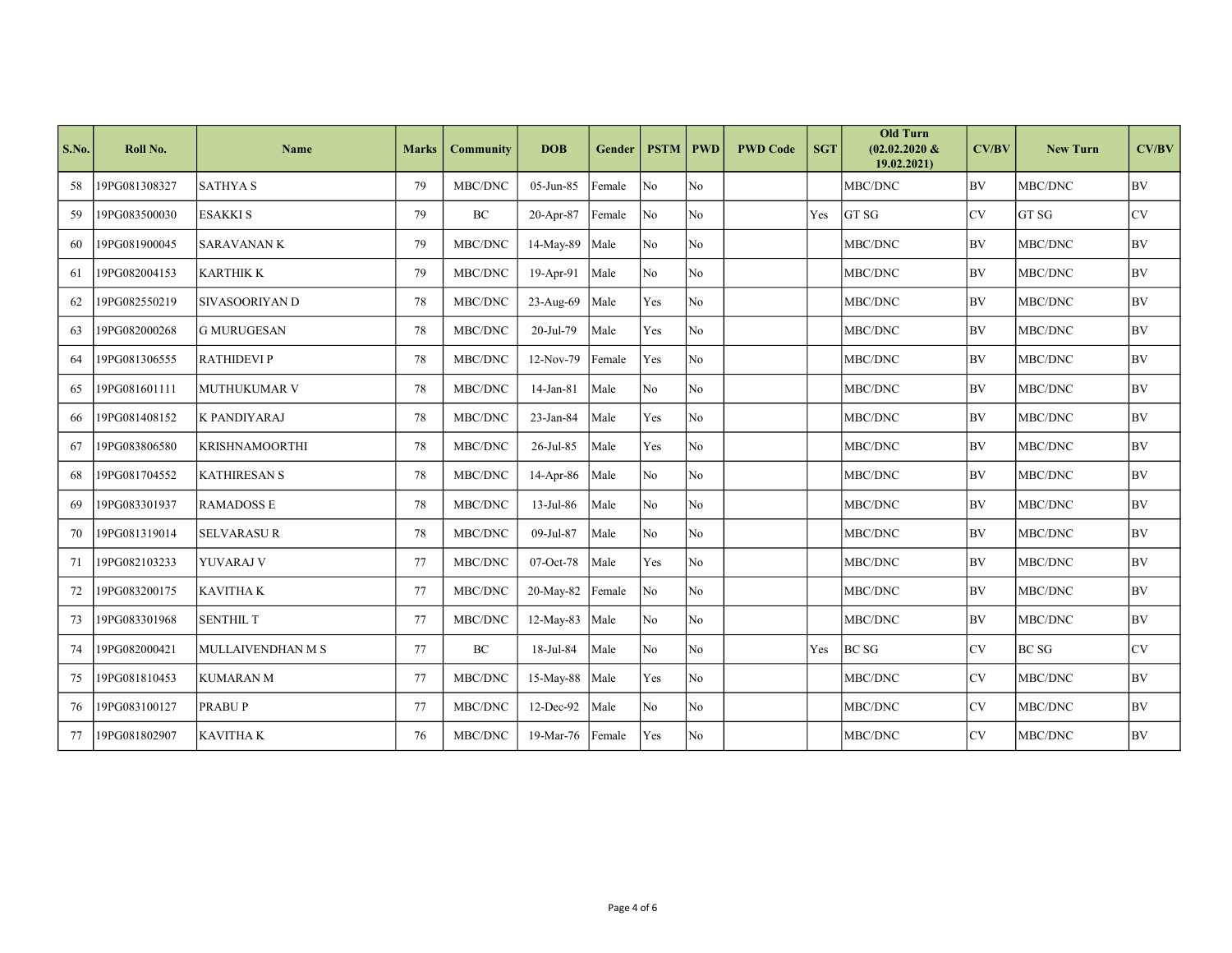| S.No. | Roll No.      | Name                    | <b>Marks</b> | <b>Community</b> | <b>DOB</b>       | Gender | <b>PSTM</b>    | <b>PWD</b>     | <b>PWD Code</b> | <b>SGT</b> | <b>Old Turn</b><br>$(02.02.2020 \&$<br>19.02.2021 | CV/BV     | <b>New Turn</b>      | CV/BV      |
|-------|---------------|-------------------------|--------------|------------------|------------------|--------|----------------|----------------|-----------------|------------|---------------------------------------------------|-----------|----------------------|------------|
| 78    | 19PG081500069 | RADHA M                 | 76           | MBC/DNC          | 25-May-79        | Female | Yes            | No             |                 |            | <b>MBC/DNC W</b>                                  | CV        | MBC/DNC              | <b>BV</b>  |
| 79    | 19PG081312778 | DHANALAKSHMI K          | 76           | MBC / DNC        | 29-May-80 Female |        | Yes            | No             |                 |            | MBC/DNC W                                         | CV        | MBC/DNC W            | <b>CV</b>  |
| 80    | 19PG081602481 | <b>MAYYAPPAN</b>        | 76           | MBC/DNC          | 17-Jun-81        | Male   | Yes            | No             |                 |            | MBC/DNC                                           | <b>CV</b> | MBC/DNC              | <b>CV</b>  |
| 81    | 19PG081306525 | <b>PRIYANGAP</b>        | 76           | MBC / DNC        | $10$ -Jun-82     | Female | Yes            | No             |                 |            | MBC/DNC T (WH)                                    | <b>CV</b> | MBC/DNC W (WH)       | <b>CV</b>  |
| 82    | 19PG081812302 | <b>NAGARAJANK</b>       | 76           | MBC/DNC          | 28-Jun-85        | Male   | Yes            | No             |                 |            | MBC/DNC T                                         | <b>CV</b> | MBC/DNC              | CV         |
| 83    | 19PG083901966 | <b>SEENUVASAN M</b>     | 76           | MBC / DNC        | $05-Apr-86$      | Male   | No             | Yes            | $LD - Cat 3$    |            | MBC/DNC Cat 3                                     |           | BV PwD MBC/DNC Cat 3 | <b>PWD</b> |
| 84    | 19PG081812307 | <b>MURUGANP</b>         | 76           | MBC/DNC          | 05-Apr-87        | Male   | No             | No             |                 |            | MBC/DNC                                           | <b>CV</b> | MBC/DNC              | <b>CV</b>  |
| 85    | 19PG081704513 | <b>RAJUV</b>            | 76           | MBC/DNC          | 02-Jul-90        | Male   | No             | No             |                 |            |                                                   |           | MBC/DNC              | <b>CV</b>  |
| 86    | 19PG083806575 | <b>VIJAY R</b>          | 76           | MBC/DNC          | 30-Jun-92        | Male   | Yes            | No             |                 |            |                                                   |           | MBC/DNC              | <b>CV</b>  |
| 87    | 19PG082109098 | KOMATHI M               | 76           | MBC / DNC        | 26-Jan-93        | Female | No             | No             |                 |            | MBC/DNC W                                         | <b>CV</b> | MBC/DNC W            | <b>CV</b>  |
| 88    | 19PG081400086 | RAJA G                  | 75           | MBC/DNC          | 12-Mar-64        | Male   | Yes            | No             |                 |            |                                                   |           | MBC/DNC T            | <b>CV</b>  |
| 89    | 19PG082550054 | <b>ELUMALAIR</b>        | 75           | MBC/DNC          | 09-Aug-77        | Male   | Yes            | N <sub>o</sub> |                 |            |                                                   |           | MBC/DNC T            | <b>CV</b>  |
| 90    | 19PG083300798 | <b>ABBAS MANTHIRI H</b> | 75           | <b>BCM</b>       | $08-Aug-84$ Male |        | Yes            | N <sub>o</sub> |                 |            | <b>BCM</b>                                        | <b>CV</b> | <b>BCM</b>           | <b>CV</b>  |
| 91    | 19PG083201443 | KUMARASAMY G            | 73           | <b>SC</b>        | $20-Apr-80$      | Male   | N <sub>o</sub> | Yes            | HH - Cat 2      |            | SC Cat 2                                          | PwD       | SC Cat 2             | <b>PWD</b> |
| 92    | 19PG082800952 | <b>CHANDRALEKHA</b>     | 71           | <b>SC</b>        | 12-Apr-88 Female |        | Yes            | Yes            | LV - Cat 1      | Yes        | SC <sub>SG</sub>                                  | <b>CV</b> | SC <sub>SG</sub>     | CV         |
| 93    | 19PG081810489 | RAJIVGANDHI R           | 69           | <b>ST</b>        | $17-Apr-85$      | Male   | Yes            | No             |                 |            | <b>STT</b>                                        | <b>CV</b> | <b>STT</b>           | CV         |
| 94    | NA            |                         |              |                  |                  |        |                |                |                 |            | BC Cat 4                                          | PwD       | GT Cat 2 W           | PWD        |
| 95    | <b>NA</b>     |                         |              |                  |                  |        |                |                |                 |            | BC Cat 3                                          | PwD       | GT Cat 4             | <b>PWD</b> |
| 96    | NA            |                         |              |                  |                  |        |                |                |                 |            | BC Cat 2                                          | PwD       | <b>GT MD W</b>       | <b>CV</b>  |
| 97    | NA            |                         |              |                  |                  |        |                |                |                 |            | BC Cat 1                                          | PwD       | BC Cat 1             | PWD        |